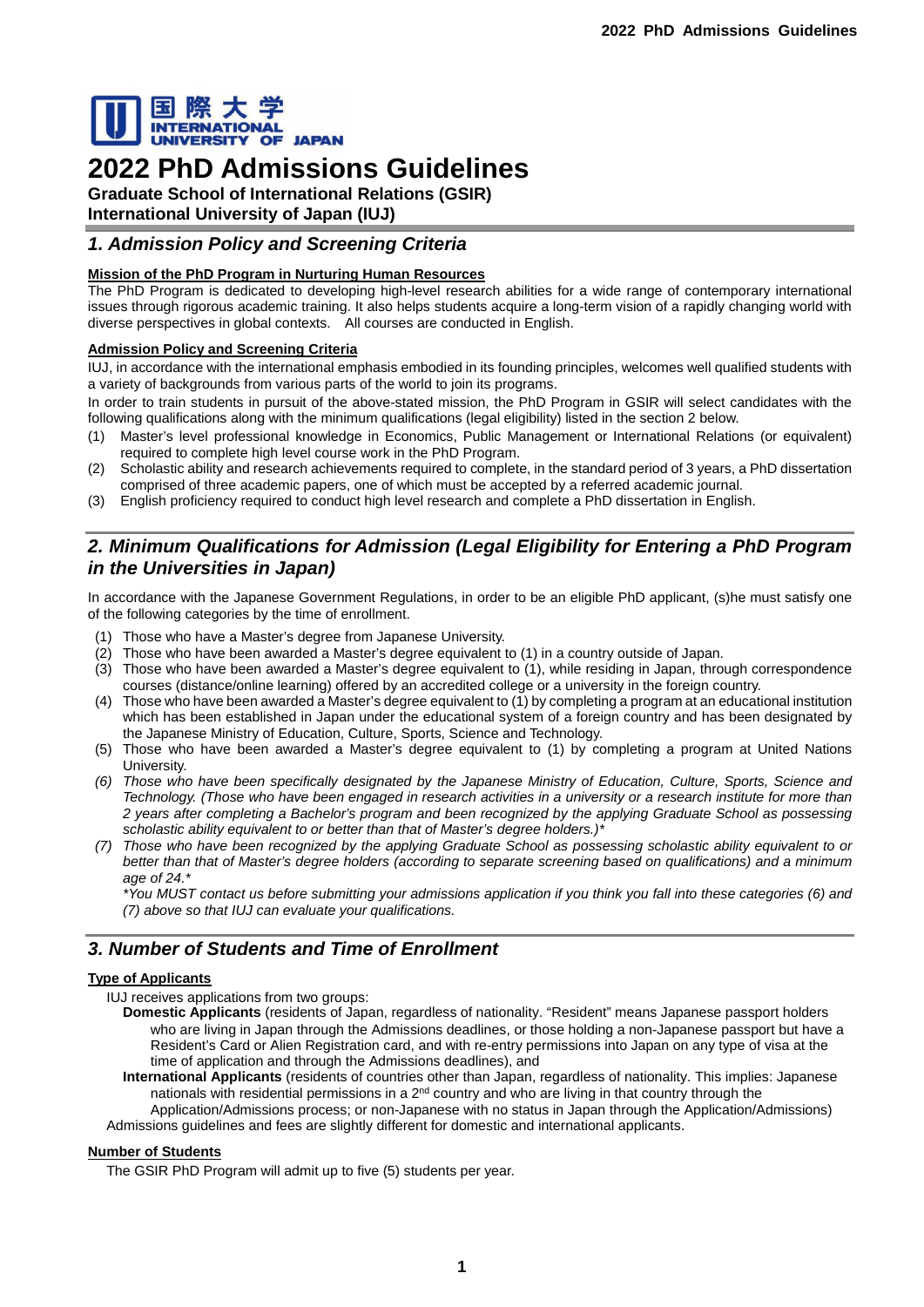### **Time of Enrollment**

Fall Term 2022 (beginning in September)

# *4. Admissions Evaluation: Documentary Screening and Interview*

Admission decisions will be based on the evaluation of the interview and application documents submitted. In some cases, depending on the result of the evaluation of the application documents, applicants may be rejected and may not be granted an interview.

The interview will be scheduled after receiving your application documents submitted. Applicants will be informed of details relevant to the interview after submission of the application documents. Interviews are conducted via video conference (e.g. Zoom, Skype).

# *5. Required Application Materials*

You need to submit the items below through online application. Incomplete applications will not be considered. **Items in BOLD are required for all applicants.** Any discrepancy found in your documentation could be means for IUJ to overturn any admissions decisions either before you begin the program or thereafter.

- **(1) Online Application**
- **(2) Personal Statement**
- **(3) Research Proposal**
- **(4) Scanned College Certificates** from all undergraduate and graduate schools attended: a) transcripts and b) certificates of graduation/degrees
- **(5) 2 Recommendation Letters**
- **(6) English Test Score: TOEFL, IELTS or TOEIC Score Report**
- **(7) Application Fee**
- (8) Passport Copy (those already holding an internationally recognized passport Non-Japanese *only*)
- (9) Residence Card Copy (Non-Japanese Domestic Applicants *only*)
- **(10) Scanned Master's Thesis (or equivalent)**
- (11) Scanned Academic Achievement (if any)

|                                   | <b>Domestic and International Applicants</b> |                                          |                                          |
|-----------------------------------|----------------------------------------------|------------------------------------------|------------------------------------------|
| <b>Application Deadline (must</b> | Nov. 19, 2021                                | Feb. 18, 2022                            | Apr. 20, 2022                            |
| reach IUJ by these dates)         | (Fri)                                        | (Fri)                                    | (Wed)                                    |
| <b>Entrance Interview</b>         | Nov. 25, 2021 (Thu)                          | Feb. 25, 2022 (Fri)                      | Apr. 26, 2022 (Tue)                      |
|                                   | $\sim$ Dec. 3, 2021 (Fri)                    | $~\sim$ Mar. 3, 2022 (Thu)               | $\sim$ May 10, 2022 (Tue)                |
|                                   | Schedule will be individually arranged       | Schedule will be individually arranged   | Schedule will be individually arranged   |
|                                   | after receiving and reviewing a              | after receiving and reviewing a complete | after receiving and reviewing a complete |
|                                   | complete application during the above        | application during the above period.     | application during the above period.     |
|                                   | period.                                      |                                          |                                          |
| <b>Announcement of Admission</b>  | Dec. 20, 2021                                | Mar. 22, 2022                            | May 23, 2022                             |
| <b>Results</b>                    | (Mon)                                        | (Tue)                                    | (Mon)                                    |
| <b>Deadline for Admission</b>     | Jan. 21, 2022                                | Apr. 22, 2022                            | Jun. 24, 2022                            |
| <b>Procedures</b>                 | (Fri)                                        | (Fri)                                    | (Fri)                                    |

# *6. Admission Schedules*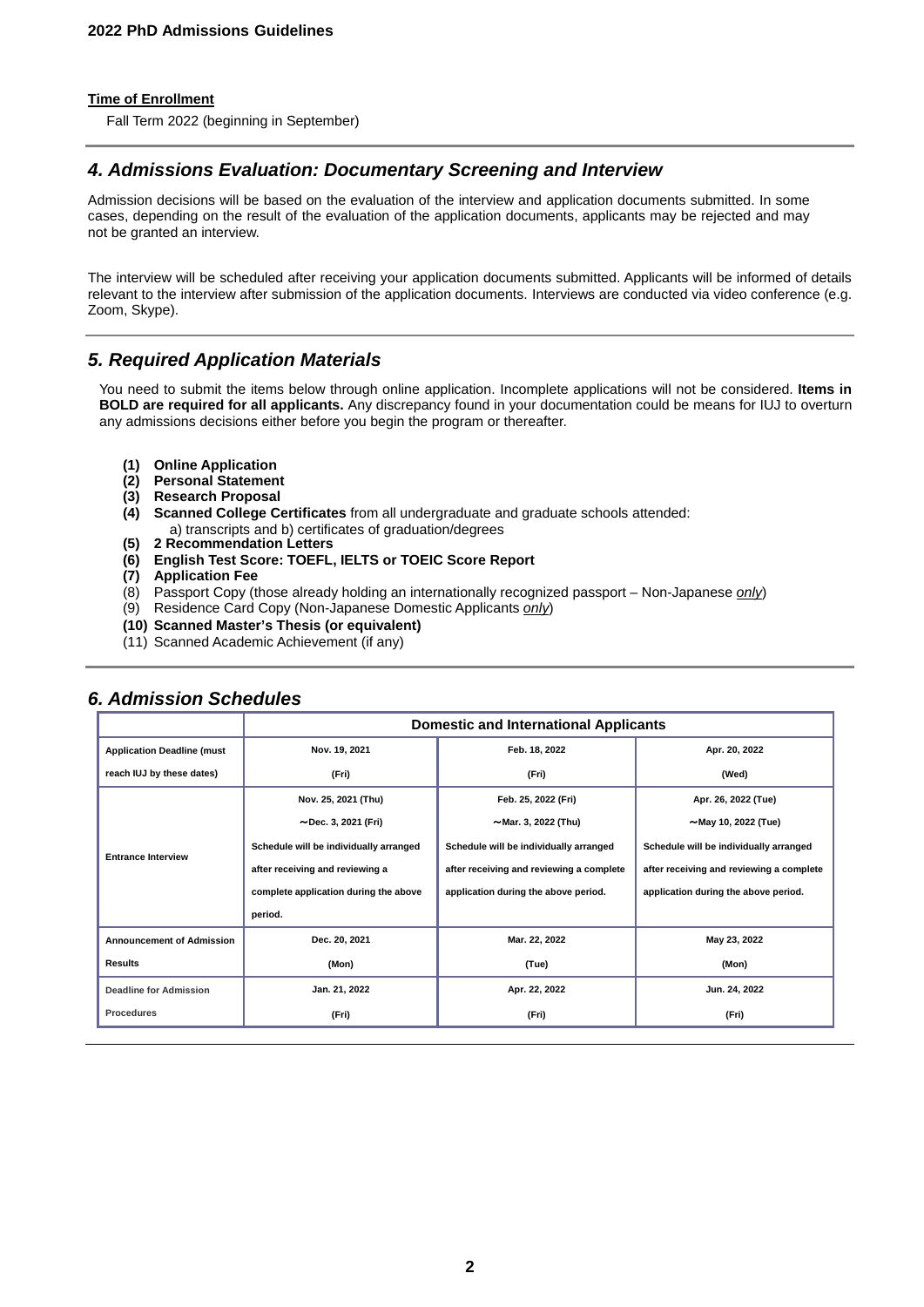# *7. Explanation of Required Application Materials*

# **(1) ONLINE Application**

Register to create your application ID and Password online at https://www.iuj.ac.jp/admission/online/. Then, after receiving an email confirmation, return to the online site, log on and fill in all the sections including the checklist in the 1<sup>st</sup> Phase (basic and required information), and then proceed to the 2<sup>nd</sup> Phase (supplemental information). Keep your ID and Password safe as you will need it each time you log on, and your ID to communicate with the IUJ Admissions staff smoothly.

# **Sections include:**

**1st Phase:**

- **Personal Data**: Your basic demographics
- **Sponsorship**: Indicate if a government or company is sponsoring you or if you are privately funded
- **Academic Background**: Information you provide in this section is of absolute importance not only for evaluation of your qualifications to enter our program but also for confirmation of your legal eligibility to apply to Japanese Graduate Schools including IUJ. You may be regarded as an ineligible applicant if you do not provide all the information required in this section.
- **Full-time work experience**: Where you worked in a professional capacity full time in chronological order beginning with your current or most recent position. Make sure to include such positions as TA and/or RA if you have (had) when you are (were) a student. Include military experience, if applicable.
- **Internship and Volunteering**: Other experiences relevant to your career development
- **English Test score**
- **Personal Statement**: Your goals for attending IUJ
- **Example 2** Research Proposal: What kind of research you plan to conduct at IUJ<br>
<del>
</del> *∠* Pecommendation
- **EXA** Recommendation<br>
<del>■</del> Anplication Fee
- **Application Fee**
- **Identification**: Passport copy, Residence card copy etc.

## **2nd Phase:**

- ✓ **Scholarship**: Optional, and for those privately funded requiring financial support
- **Possible Supervisor's Name:** In the column of POSSIBLE SUPERVISOR'S NAME, list the names of faculty members from whom you want to be supervised for you PhD dissertation. Select from the list of PhD faculty members on the PhD website (https://www.iuj.ac.jp/phd1/phd/index\_en.html). Contact our office via e-mail at <admgsir@iuj.ac.jp> for further details on the faculty members.
- **Scanned Master's thesis (or equivalent)**
- Scanned Academic Achievements (if any): Your publications and other research achievements (including papers presented at conferences etc.)
- ✓ **Submit button**: to finally inform IUJ you are ready for your online information to be reviewed

Please complete each section of the online application in English as fully and accurately as possible. Please respond to all questions.

# **(2) Personal Statement**

Write, independent from the assistance of others, your personal statement and upload it using the online application system in English, double spaced. We suggest you write it off line, and after careful checking, upload .doc, .docx or pdf file nicely formatted. Length: Between 400 and 600 words.

Write the content on the following topics:

- Motivation for coming to IUJ and enrolling in its PhD Program;
- Career plans after completing the PhD Program.

# **(3) Research Proposal**

Write, independent from the assistance of others, your PhD research proposal and upload it using the online application system in English, double spaced. We suggest you write it off line, and after careful checking, upload .doc, .docx or pdf file nicely formatted. Length: Between approximately 2,000 and 3,000 words

Include the following points in writing your proposal.

- 1) General overview/background/introduction of the field of research
- 2) Objectives of the research, key research questions, and significance to the field
- 3) Key areas of existing research
- 4) Methodology/ framework of the research
- 5) References

It is highly recommended that applicants choose a topic about which they have developed substantial knowledge through previous study (i.e., Master's coursework) and research achievements (i.e., Master's thesis or equivalent).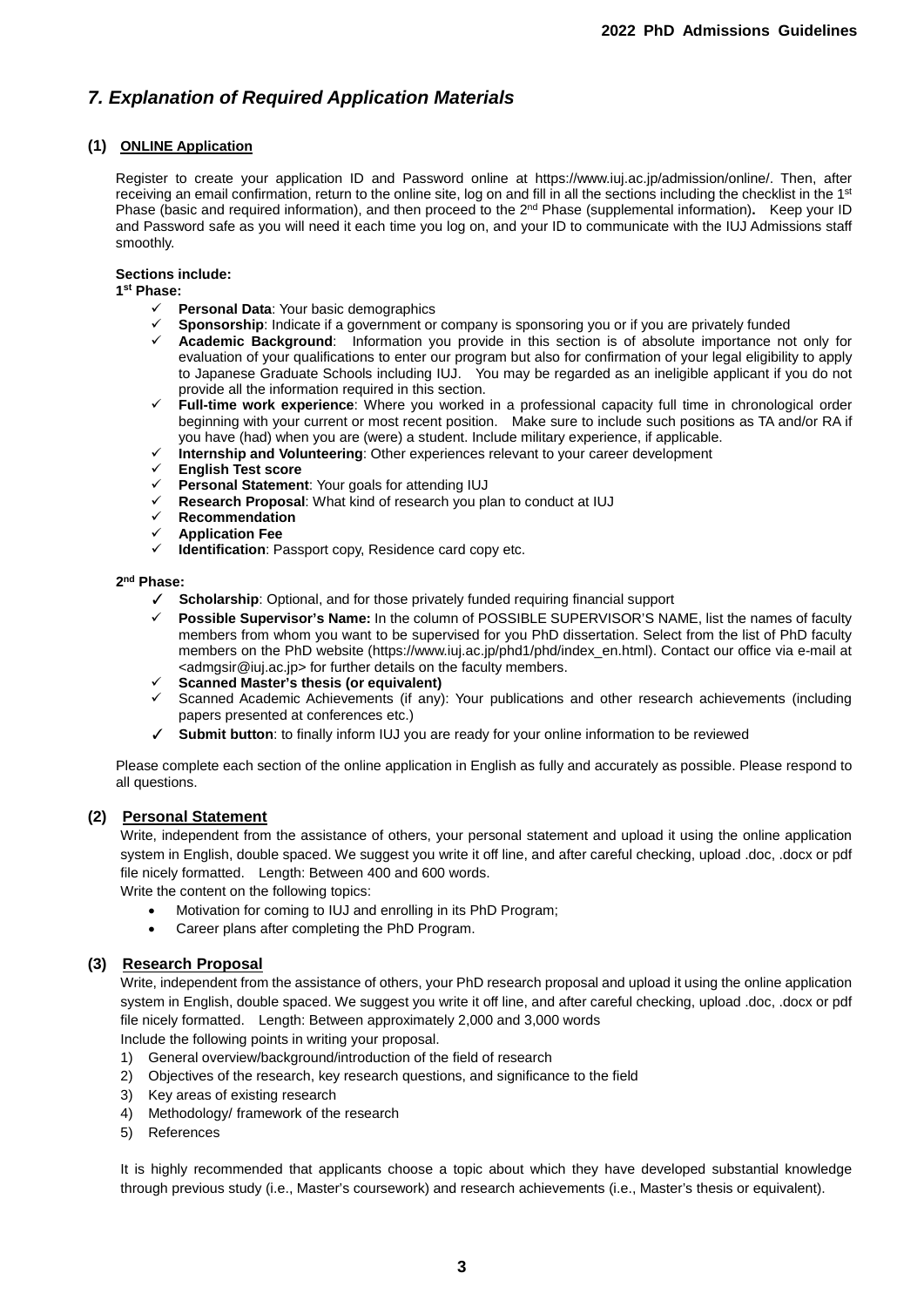## **(4) Scanned College Certificates**

# **a. Official transcript of academic record, and**

### **b. Certificate of graduation/degree**

Through the online application system, submit scanned certificates and transcripts written in (or translated into) **English** from every undergraduate or graduate college/university you have attended. The transcripts need to include the names of all courses taken and grades received.

If you are currently enrolled in an undergraduate/graduate program, you must upload an official transcript covering courses completed by the time of application and an official letter certifying the specific date and title of the expected degree upon completion of the program.

- NOTE: Certificates/transcripts without the institution's stamp or signature of registrar are not acceptable.
	- If a college/university cannot issue an official English certificate/transcript, you are required to submit both the official certificate/transcript written in its original language and its English translation made by a professional translator.
	- At the time of admissions procedures, the official transcript and certificate must be submitted. We will not return any documents once submitted.

### **(5) Two Recommendation Letters**

Using the online application system, input the name, title and contact information of two people you wish to have recommend you. The email address given must be to their professional email account, and not a gmail, hotmail, or yahoo (etc) account. Your recommender(s) should be 2 academic advisors or professors who can evaluate your scholastic ability. When appropriate, one of the 2 recommenders can be an immediate supervisor from your work place.

If you are not in a position to submit confidential statements from two different types of recommenders as indicated above, two statements provided by different individuals from the academic institution you have attended, or your workplace shall be acceptable. Every effort should be made to have the statements written in (or translated into) English.

# **(6) English Test Score:** TOEFL, IELTS\* or TOEIC\*\* Score Report

An official TOEFL (Test of English as a Foreign Language) or IELTS (International English Language Testing System) score is required of applicants who do not fall into **English Test Exemption Policy** below.

- \* Note: IELTS includes General Training and Academic Modules in the reading and writing sections. You should take the **Academic Modules**.
- \*\* Note: You may also submit an official TOEIC (Test of English for International Communication) score certificate. However, we strongly recommend you to take a TOEFL or IELTS test.
- *\*\* Note for the domestic special screening applicants: TOEIC IP TEST taken at their sponsoring organizations are acceptable. Please contact us for further instructions.*

#### **The test score is valid as part of the application documents for admission if it was obtained within the two years prior to the time of application.**

**Please note that we accept only original score report(s) directly sent to us from ETS or the British Council (or an IELTS test center).**

#### **IUJ's institution code for TOEFL score reporting is 0712**.

Please make your test appointment early enough to allow for your scores to be reported before our due date (please refer to "Score Delivery" for guidance).

Your TOEFL/IELTS/TOEIC test information must be correctly note in the appropriate section of the online application. If you are exempt from submitting a test score (see categories below), you may indicate so in that section after carefully reading our exemption policies. If you have any questions, be sure to ask the Admissions staff.

### **English Test Exemption Policy**

Those who fall into one of the following categories or an **IUJ alumnus** are exempted from submitting an English Test score (TOEFL, IELTS or TOEIC):

- **Category 1:** Students whose mother tongue is English and who lived and were largely educated in one of the following countries: **the U.S.A., the U.K., Canada, Australia, New Zealand, and Ireland**, where English is the national language.
- **Category 2:** Students who have formally completed or are expected to complete an undergraduate or graduate program (in English) in one of the countries of Category 1.
- **Category 3:** Students who have formally completed or are expected to complete an undergraduate or graduate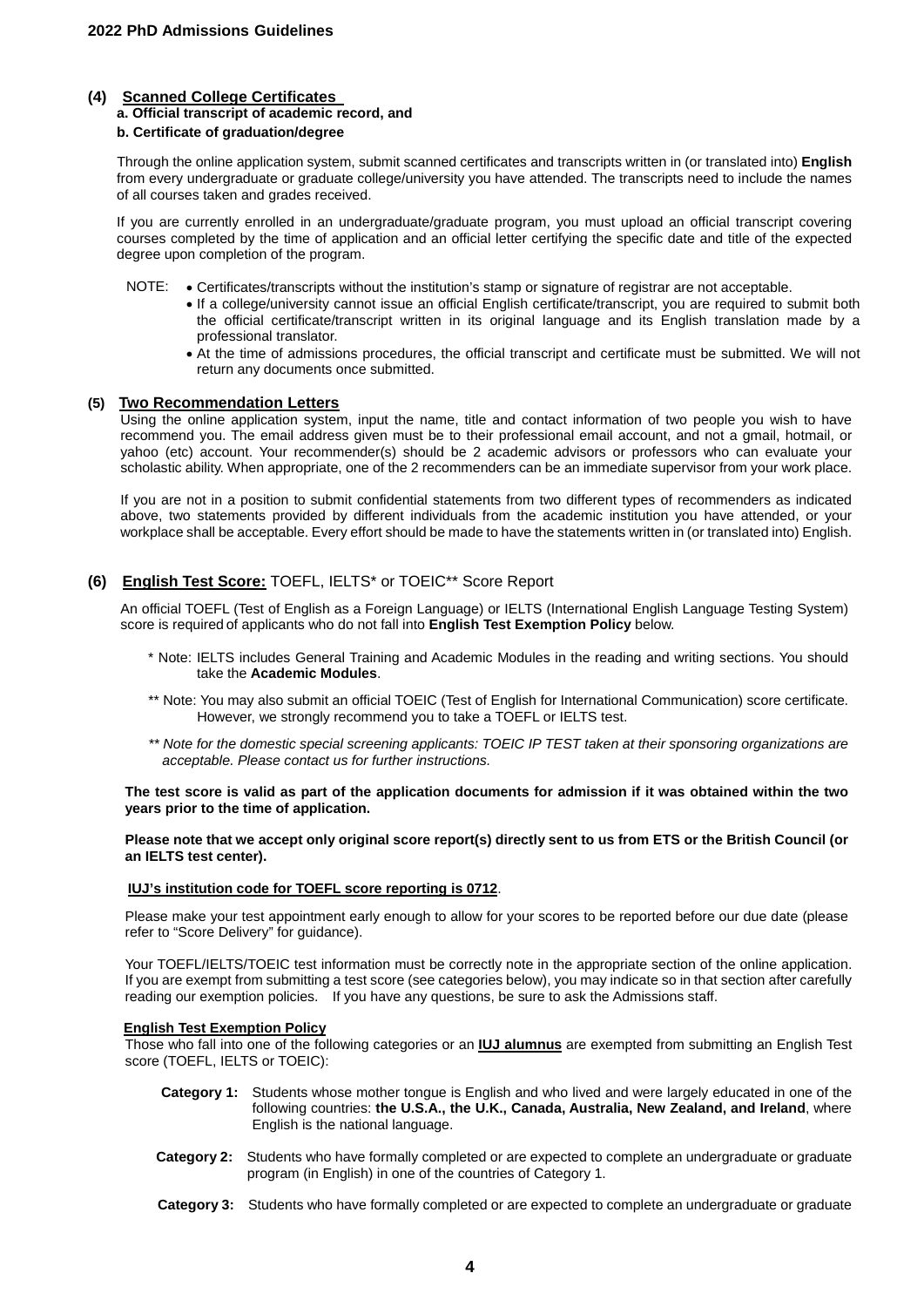program in an English-medium institution in one of the following countries: **Asia-Pacific:** India, the Philippines, Singapore **The Americas:** Barbados, Jamaica, Trinidad and Tobago, Saint Kitts and Nevis, Saint Lucia, Saint Vincent and the Grenadines, **Africa:** Botswana, the Gambia, Ghana, Kenya, Liberia, Malawi, Sierra Leone, South Africa, Uganda, Zambia, Zimbabwe **Europe:** Malta

*Students who fall into Category 2 and 3 must submit evidence that the medium of instruction at the undergraduate or graduate university was (are) English.*

*Note: We are aware there are other countries where English is one of the official languages, and that other countries' schools may be conducted in English. However, IUJ policies do not include them.* All others are required to submit a TOEFL, IELTS or TOEIC as part of their application documents.

Priority will be given in the admissions process to applicants who have at least the following English scores:

|                                           | TOEFL: Paper-based exam | 550 |
|-------------------------------------------|-------------------------|-----|
|                                           | Internet-based exam     | 80  |
| IELTS:                                    |                         | 6.5 |
| TOFIC:                                    |                         | 800 |
| (No other English test score is accepted) |                         |     |

### **(7) Application Fee**

**Domestic Applicants: 9,000 yen International Applicants: 5,000 yen**

All applicants are required to make a payment of a non-refundable application fee. There are **no exceptions**.

|                             | <b>Payment options</b> (The online application system will quide you to your payment options) |
|-----------------------------|-----------------------------------------------------------------------------------------------|
| <b>Domestic applicants:</b> | Bank transfer or Credit card                                                                  |
| International applicants:   | Bank transfer or Flywire*                                                                     |

\*The online platform that enables international students to make educational payments. In case Flywire is unavailable in your country, you can pay by Credit card.

| <bank information=""></bank> |                                                          |                  |
|------------------------------|----------------------------------------------------------|------------------|
| Name of the Bank:            | Daishi Hokuetsu Bank (Bank No. 0140) 第四北越銀行 (銀行番号: 0140) |                  |
| Branch Name:                 | Yamato Branch (Branch No. 510)                           | 大和支店 (支店番号: 510) |
| Account Name:                | Kokusai Daigaku Kenteiryo-guchi                          | 学校法人国際大学検定料口     |
| Savings Account No:          | 111130                                                   | 111130 普通預金      |
| Routing No. (SWIFT code):    | <b>DAISJPJT</b>                                          |                  |
| <b>Bank Address:</b>         | 996 Urasa, Minamiuonuma-shi, Niigata-ken 949-7302 JAPAN  |                  |
|                              | FAX: +81-25-777-4129<br>TEL: +81-25-777-3145             |                  |

#### **Notes:**

#### **1) Payer's name must be APPLICANT'S NAME.**

**2) Applicants are responsible for all the remittance charges incurred.**

#### **(8) Passport Copy or Photograph**

If you have an international passport, submit a copy of the pages showing your full name, nationality, date of birth, photograph, passport number and expiration date. Include any and all visas relevant to Japan. A non-notarized copy is acceptable. Please upload it to your online application.

#### **(9) Residence Card Copy** (Non-Japanese Domestic Applicants *only*)

**Domestic applicants who are not Japanese nationals** must submit Residence Card to prove your status and address in Japan. Please be sure to upload both sides of Residence Card to your online application.

### **10) Scanned Master's Thesis (or equivalent)**

Through the online application system, submit scanned Master's Thesis. Please submit a tentative one if you have not completed the thesis yet. You may substitute another paper (such as a graduation research paper), which should be based on solid academic foundation, for a thesis if your master's program does not require Master's thesis. A Master's thesis is one of the important pieces for evaluating your research ability.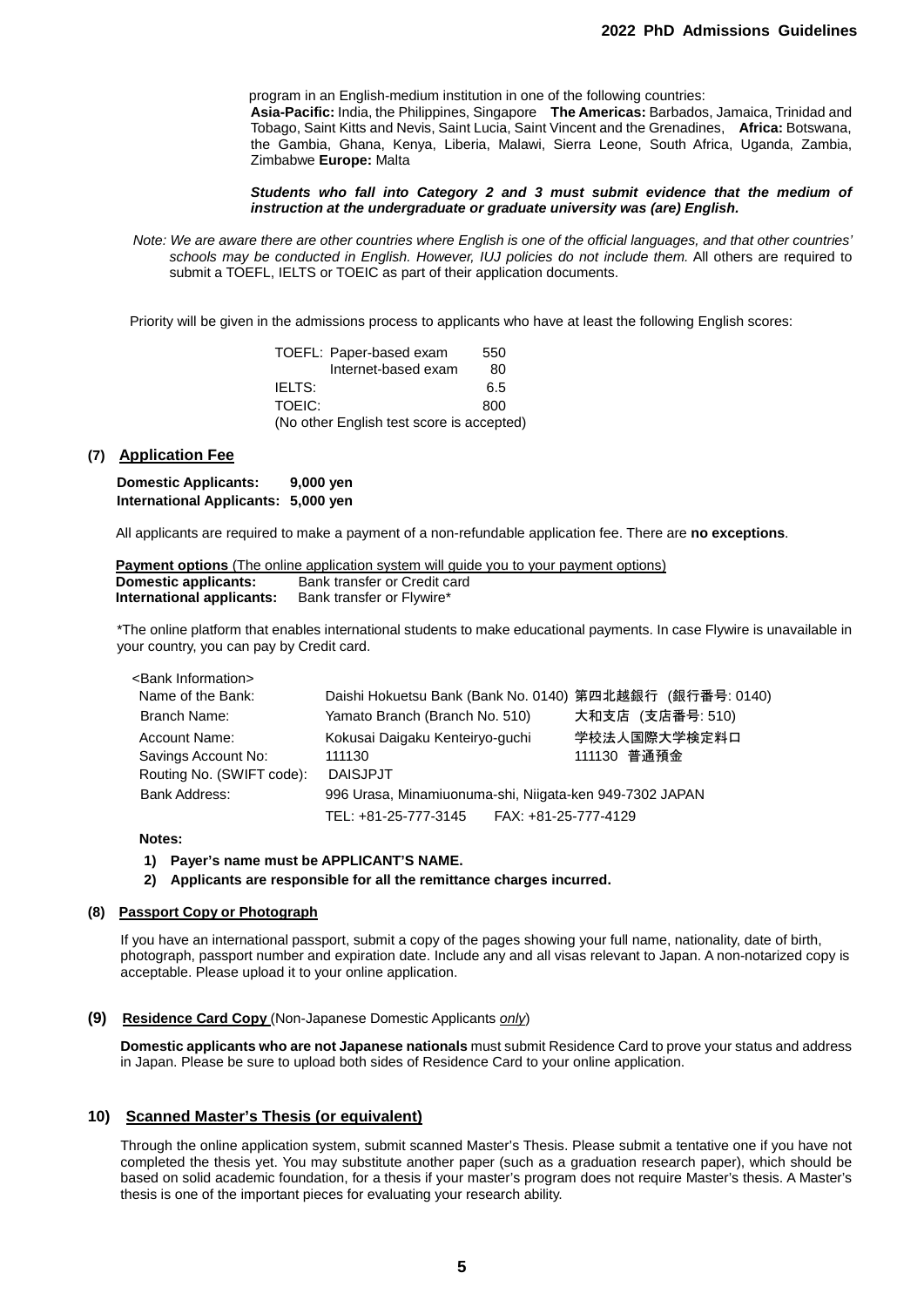If the Master's thesis is written in a language other than English, please attach a summary in English of the thesis to the copies. In such case, please contact the Admissions, Office of Admissions and Career Support in advance.

# **11) Scanned Academic Achievements (if any)**

 Through the online application system, submit scanned your publications and other research achievements (including academic papers presented at conferences etc.).

# **Application for Scholarship** (those requiring financial support to attend IUJ *only*)

Several scholarships may be available through IUJ for highly qualified non-sponsored students. IUJ selects scholarship candidates from the pool of successful applicants at the time of admissions decisions. Those requiring financial support fill in the required online section, in the  $2^{nd}$  phase of the online application process, or indicate that no scholarship is needed in that section.

#### *For Japanese Applicants*

IUJ grants S. Nakayama Memorial Scholarships to qualified Japanese applicants. To be considered for this scholarship, complete the online application form in the 2<sup>nd</sup> phase of the online system. For more details, please refer to the IUJ Scholarship Guidelines for Japanese Applicants.

#### *For Non-Japanese Applicants*

IUJ grants S. Nakayama Memorial Scholarships to qualified non-Japanese applicants. All non-sponsored applicants are eligible to apply for this scholarship.

For more details, please refer to the **"IUJ Scholarship Guidelines for Non-Japanese PhD Applicants"** on the website at http://www.iuj.ac.jp/admis/scholarship/

Applicants are strongly encouraged to seek alternative sources of funding on their own, as not all those admitted to IUJ programs can be supported through IUJ administered processes.

Financial planning is especially important for non-Japanese applicants in obtaining a Certificate of Eligibility (CE) needed to obtain a College Student Visa. You will be required to prove to the consular officer and the Japanese Ministry of Justice that you have sufficient funds to cover expenses for study in Japan, such as the university's tuition and fees and living expenses (housing, food, clothing, etc.).

#### Notes:

- Results of scholarship selection may be made available separately after the admissions evaluation results become available.
- Application for scholarships does not affect IUJ's consideration of a student's application for admissions.
- If you do not submit a scholarship application, you will not be considered for a scholarship.
- Deadlines for scholarship applications are the same as admission application deadlines. A scholarship application must be submitted along with the complete set of application materials for admission.
- There may be no chances to apply for financial aid to cover tuition after entering IUJ. Students may have an opportunity to apply for some scholarships that cover only partial living expenses after enrollment, such as offered by JASSO. The selection process is competitive.

# *Application Acknowledgment*

As IUJ receives your **completed** online application forms, and other required application materials/test scores and the supporting documentation, IUJ will send you acknowledgment messages explaining your application status, usually by Email. The acknowledgement will contain the same unique application ID number you were given when you started your application online.

**We ask you, too, to use your Application ID number in all correspondence you may make with IUJ to help us identify you and provide timely support.**